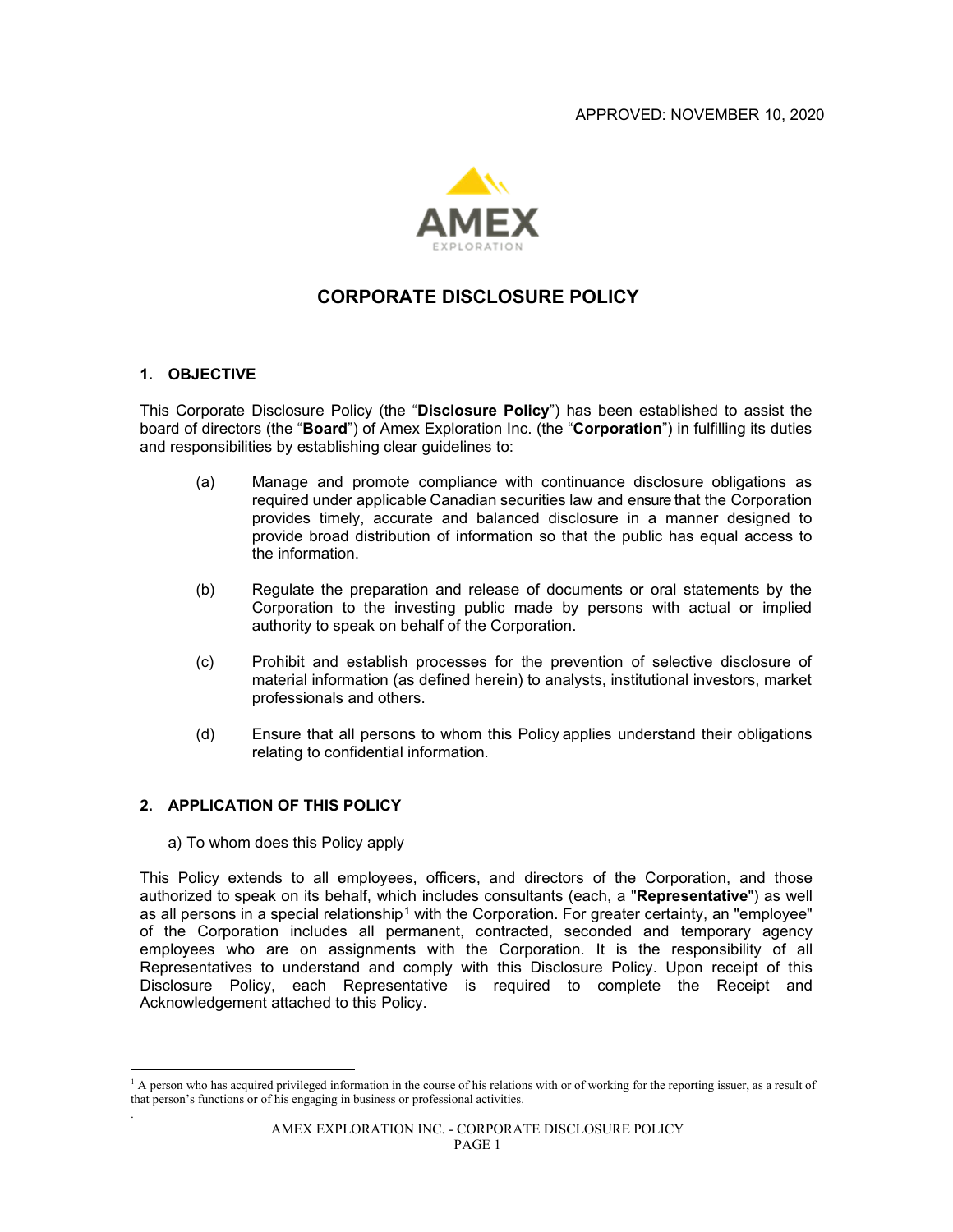#### b) Scope of application

This Disclosure Policy applies to all disclosures made by the Corporation in core documents and non-core documents (defined below):

A "core document" includes:

- a) a prospectus;
- b) a take-over bid circular, an issuer bid circular;
- c) a directors' circular;
- d) a rights offering circular;
- e) management's discussion and analysis;
- f) annual information form;
- g) annual and interim financial statements; and
- h) material change report and Business Acquisition Reports;
- i) Other documents.

A "non-core document" includes the core documents and any writing that:

a)is filed or required to be filed with the regulator (SEDAR), with a government or an agency of a government under applicable securities or corporate law, or with a stock exchange or quotation and trade reporting system under its by-laws;

b)is not required to be filed with the regulator and other securities authorities in Canada, but is filed on SEDAR (for example a press release which may not contain material information) c)is a communication the content of which would reasonably be expected to affect the market price or value of a security of the issuer (for example corporate presentations, news releases, letters to shareholders and information contained on the Corporation's website and other electronic communications).

The Policy also extends to all oral statements made in meetings (in person or virtually, webinars…) and telephone conversations with analysts, investors and shareholders, interviews with the media as well as presentations, speeches, press conferences, conference calls and webcasts and all other communications to stakeholders (oral statements along with core documents and non core documents, are collectively referred to as "**Public Statements**").

It is important for Representatives to understand that a Public Statement, made by the Corporation or a company spokesperson, whether contained in a core-document, a non core document or an informal communication (oral presentation or one on one meetings) is subject to applicable securities laws. Public Statements can violate securities laws by being either untrue or misleading, and a Public Statement can be misleading as a result of omitted information. This means that if a Public statement is found to be untrue or misleading, the Corporation, as well as the persons involved in making the misleading statement as well as the directors or officers of the Corporation, may be subject to an enforcement action by the securities regulators and civil liability.

**Unless specifically designated by the Board or the Chief Executive Officer ("CEO"), only the Designated Spokesperson are authorized to communicate with the media, financial community, investors and shareholders on behalf of the Corporation.** 

## **3. DISCLOSURE COMMITTEE**

The Board has established a Disclosure Committee (see Schedule A) which will be responsible for the implementation and monitoring of the Disclosure Policy and for the establishment of procedures and controls to oversee the disclosure process which will include: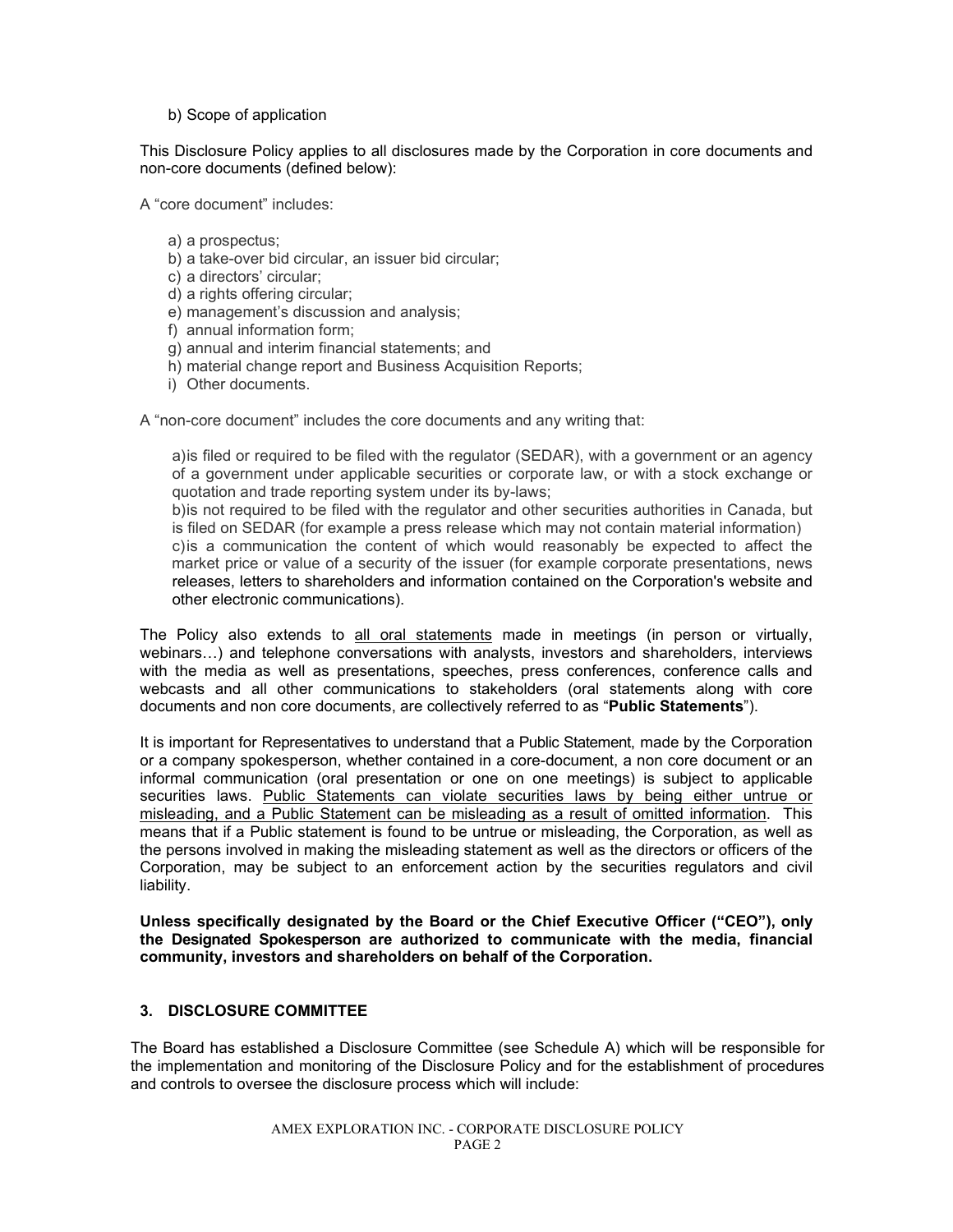- establishing and maintaining controls and other procedures in connection with confidentiality and the release of the Corporation's core documents;
- establishing and maintaining controls for non-core documents that will include assigning responsibility to the appropriate individuals for the collection of information, the drafting and approval, while developing a timeline to ensure drafting, review and approval is conducted in a timely manner and in accordance with Section [6.](#page-3-0)
- maintaining written records of the controls and procedures in connection with the preparation, approval and dissemination of the Public Statements;
	- $\circ$  monitoring and reporting compliance with this Disclosure Policy to the Board and, if appropriate, recommending amendments to the Disclosure Policy; and
	- $\circ$  receiving inquiries from IIROC with respect to unsual trading activity or market rumours and responsibilities for contacting IIROC, in advance of the release of Material Information to seek approval of the news release, to watch for unusual trading and to determine when a halt is required.
	- o Establishing procedures for the posting of electronic content on the Corporation's website and social media platforms and monitoring compliance of such Public Statements.

## **4. DESIGNATED SPOKESPERSON**

The Corporation designates a limited number of spokespersons responsible for communication with the investment community, regulators or the media. Only the following persons are authorized spokespersons, who may discuss material information with the institutional and individual investment community.

- The Chief Executive Officer
- The VP of Exploration

Individuals holding these offices may, from time to time, designate others to speak on behalf of the Corporation as back-ups or to respond to specific inquiries, including but not limited to an investor conference, a group meeting or a one-on-one meeting. Following the occurrence of the limited, specific communication, the employee's authorization shall expire. **Representatives who are not authorized spokespersons must not respond under any circumstances to inquiries from the investment community, the media or others, unless specifically asked to do so by an authorized spokesperson.** Representatives (other than the above authorized spokespersons) receiving any inquiries from the investment community shall not respond to such inquiries other than to refer the inquirer to the CEO.

However, nothing herein shall prevent Board members from engaging with shareholders on appropriate matters, namely during shareholder meetings and corporate events.

### <span id="page-2-0"></span>**5. PRINCIPLES OF DISCLOSURE OF MATERIAL INFORMATION**

"**material information**" consists of both "material facts" and "material changes".

A "material fact" means a fact that may reasonably be expected to have a significant effect on the market price or value of securities issued or securities proposed to be issued;

AMEX EXPLORATION INC. - CORPORATE DISCLOSURE POLICY A "material change" means a change in the business, operations or capital of the issuer that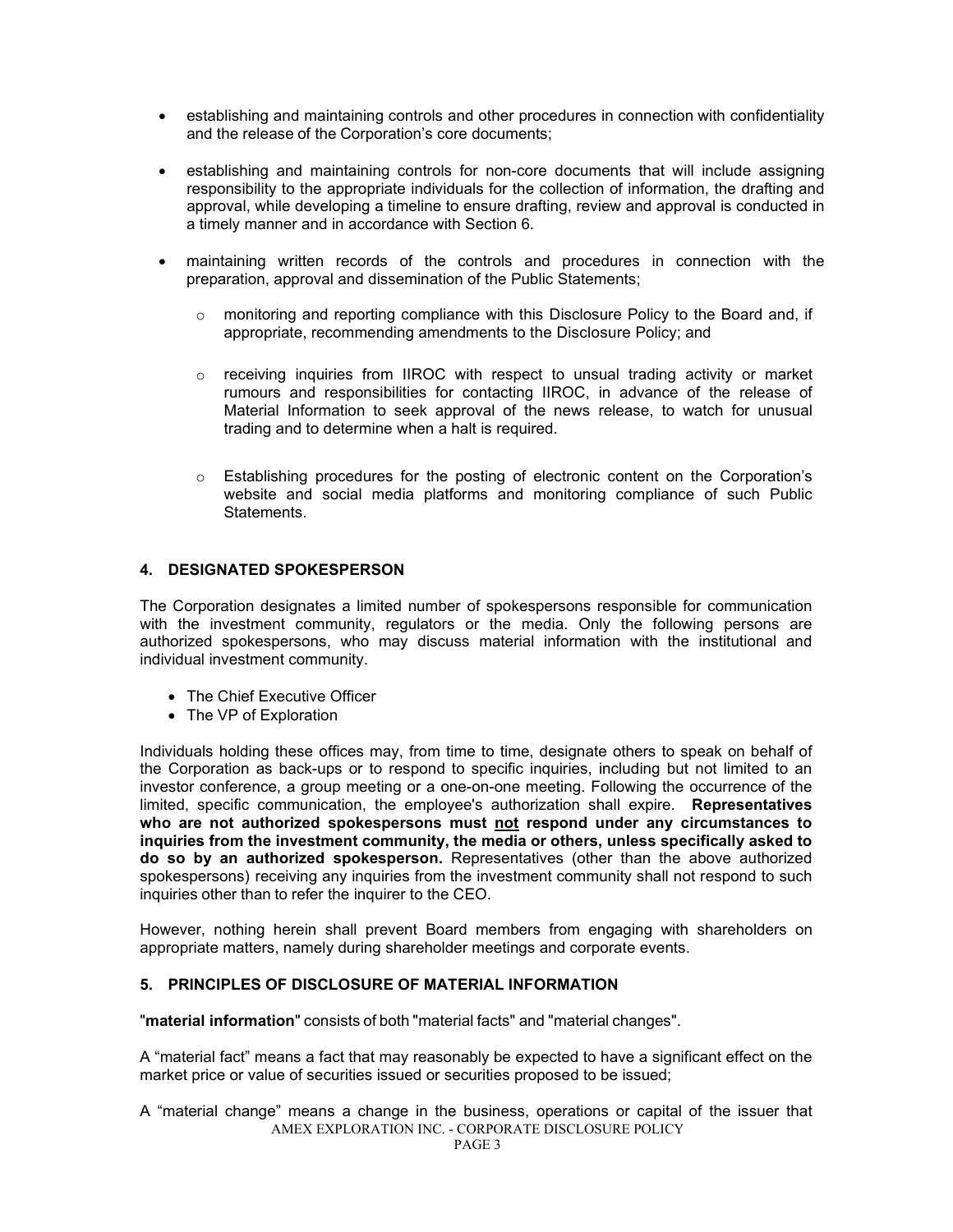would reasonably be expected to have a significant effect on the market price or value of any of the securities of the issuer, or a decision to implement such a change made by the directors or by senior management of the issuer who believe that confirmation of the decision by the directors is probable. Examples of material changes are set out in Schedule B.

Any Representative who becomes aware of information that has the possibility of being material information must immediately disclose that information to the Disclosure Committee. Upon the occurrence of a change that may constitute a material change, the Disclosure Committee will consider whether the event constitutes a material change and if so, direct the appropriate person to prepare a press release and material change report as required.

In certain circumstances, the Disclosure Committee may determine that material information should be withheld from the public for legitimate business purposes (for example, if release of the information would prejudice negotiations in a transaction), in which case the information will be kept confidential until the Corporation determines it is appropriate to publicly disclose that information. During the period before material information is disclosed, the market activity of the Corporation's securities should be monitored by the Disclosure Committee, and market surveillance should be promptly advised of any unusual market activity. The Corporation will file a confidential material change report with the securities regulators, in accordance with securities laws, and the Disclosure Committee will periodically review (at least every 10 days) the decision to keep the information confidential for as long as the information remains undisclosed. If the basis for the confidentiality ceases to exist, the Disclosure Committee must ensure that the material information is promptly disclosed in accordance with applicable laws. During the period of time while the confidential material change has not been disclosed, the Company shall not release a document or make public statements that due to the undisclosed information, would contain a misrepresentation.

#### <span id="page-3-0"></span>**6. PROCEDURE FOR DISCLOSURE**

Once the Disclosure Committee determines that a development is material, consideration will be given to the issuance of a trading blackout whereby all or certain Representatives are prohibited from trading in securities or related securities of the Corporation (Refer to the Insider Trading Policy).

The issuance of a news release will then follow, unless the Disclosure Committee determines that such developments must remain confidential for the time being in accordance with Section [5.](#page-2-0)

In complying with the requirement to disclose forthwith all material information under applicable laws and stock exchange rules, the Corporation will adhere to the following basic disclosure principles:

- 1. Material information will be publicly disclosed without delay and in a timely manner via a widely disseminated news release.
- 2. Unfavourable material information must be disclosed as promptly and completely as favourable information.
- 3. Disclosure must include any information the omission of which would make the rest of the disclosure misleading (half truths are misleading).
- 4. News Releases must contain the appropriate cautionary language (see Section [7\)](#page-4-0).
- 5. News Releases must be approved by the Disclosure Committee.
- 6. Unless the Disclosure Committee determines otherwise, prior to any quotes from a report, statement or opinion made by an "expert" (within the meaning of applicable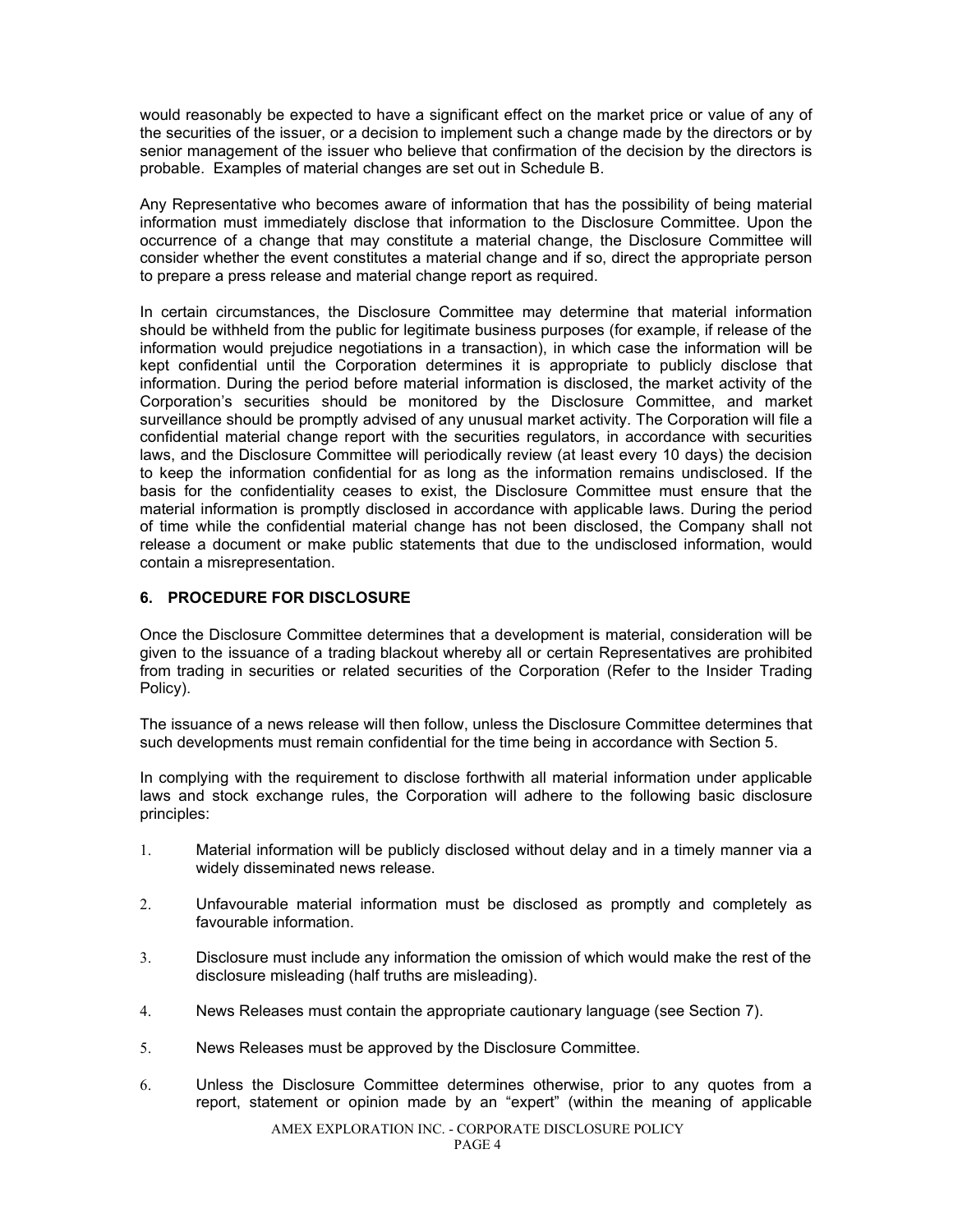securities laws), the Corporation must obtain the approval of the expert relative to such statement, disclosure or filing.

- 7. News Releases that includes technical information must identify and refer to the "Qualified Person" or "QP" under NI 43-101 and the QP must review and approve it prior to its release.
- 8. Public Statements which refer to or include material financial information shall be approved by the CFO and the Audit Committee.
- 9. News Releases disclosing Material Information will be transmitted to the market surveillance function of the TSXV (IIROC) for clearance. Where a News Release contains material information, it is issued outside trading hours and market surveillance must be notified before opening.
- 10. Previously undisclosed material information must not be disclosed to selected individuals (for example, in an interview with an analyst or in a telephone conversation with an investor). If previously undisclosed material information has been inadvertently disclosed to an analyst or any other person not bound by an express confidentiality obligation, such information must be broadly disclosed immediately via news release.
- 11. Disclosure must be corrected immediately if the Corporation subsequently learns that earlier disclosure by the Corporation contained a material error at the time it was given.

## <span id="page-4-0"></span>**7. FORWARD-LOOKING INFORMATION**

All Public Statements which include forward-looking information, including projections of future earnings or operational performance, exploration programs, results, resources, targets shall be accompanied by appropriate cautionary language. All public disclosures of forward-looking information must be made by and/or approved by either the CEO or COO.

Should the Corporation elect to disclose forward-looking information in Disclosure Statements the following guidelines will be observed;

- 1. The information, if deemed material, will be broadly disseminated via news release, in accordance with this Policy.
- 2. The information will be clearly identified as forward looking.
- 3. The Corporation will identify all material assumptions used in the preparation of the forward- looking information.
- 4. The information will be accompanied by a statement that identifies, in very specific terms, the risks and uncertainties that may cause the actual results to differ materially from those projected in the statement, and the extent to which different business conditions from the underlying assumptions may affect the actual outcome.
- 5. The information will be accompanied by a statement that disclaims the Corporation's intention or obligation to update or revise the forward-looking information, whether as a result of new information, future events or otherwise. Notwithstanding this disclaimer, should subsequent events prove past statements about current trends to be materially off target, the Corporation may choose to issue a news release explaining the reasons for the difference.

AMEX EXPLORATION INC. - CORPORATE DISCLOSURE POLICY PAGE 5 Where forward-looking information will be provided in a public oral statement, this must be limited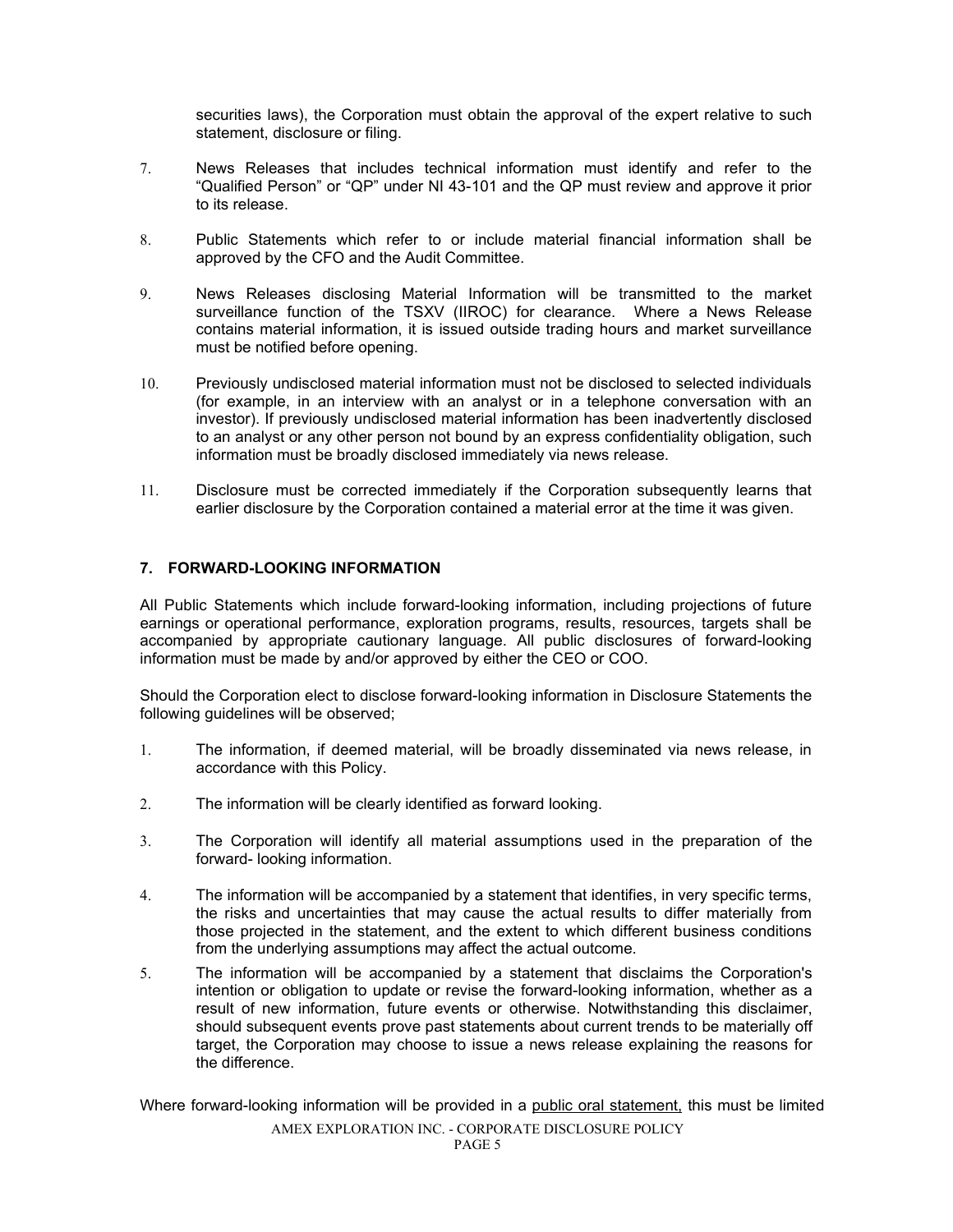to information supported by the Corporation's written disclosure. The Designated Spokepersons speaking on behalf of the Corporation must disclose at the beginning of the statement that:

- a) the statement contains forward-looking information;
- b) actual results could differ materially from conclusions, projections or forecasts in the forward-looking information;
- c) certain material factors or assumptions were applied in drawing such conclusion or making such forecasts or projections; and
- d) additional information about the material factors, assumptions or risks that could cause actual results to differ materially from the forecasts, conclusions or projections are contained in a readily available document. The speaker should identify the document or portion of the document where the assumptions and risk factors are discussed and confirm that the document has been generally disclosed or filed with applicable securities regulatory authorities.

## **8. TRADING RESTRICTIONS AND BLACKOUT PERIODS**

It is illegal for anyone to purchase or sell securities of any public company with knowledge of material information affecting that company that has not been publicly disclosed. Except in the necessary course of business, it is also illegal for anyone to inform any other person of material non-public information. Therefore, Representatives with knowledge of confidential or material information about the Corporation or counter-parties in negotiations of material potential transactions, are prohibited from trading and should refer to the *Insider Trading Policy of Amex*  **Exploration Inc.** for trading restrictions and applicable blackouts. trading is permitted even after the close of a blackout period if an individual possesses material undisclosed information at such time.

## **9. MAINTAINING CONFIDENTIALITY**

Any Representative privy to confidential information is prohibited from communicating such information to anyone else, unless it is necessary to do so in the course of business. Efforts will be made to limit access to such confidential information to only those who need to know the information and such persons will be advised that the information is to be kept confidential. Communication by e-mail leaves a physical track of its passage that may be subject to later decryption attempts. Care must be taken when transmitting confidential information over the Internet by email. Care must be used to ensure that the information is not transmitted to unintended recipients and emails should carry a notice that if it has been received by accident that the recipient should delete the email immediately and notify the sender of the unintended receipt.

Undisclosed material information shall not be disclosed to anyone except in the necessary course of business. If undisclosed material information has been disclosed in the necessary course of business, anyone so informed must clearly understand that it is to be kept confidential and, in appropriate circumstances, execute a confidentiality agreement.

When in doubt, all persons to whom this Policy applies must consult with the CEO or COO to determine whether disclosure in a particular circumstance is in the necessary course of business. For greater certainty, disclosure to analysts, institutional investors, other market professionals and members of the press and other media will not be considered to be in the necessary course of business.

However, the following may be deemed disclosure necessary in the course of business:

Disclosure to:

• vendors, suppliers, or strategic partners on issues such as research and development, sales and marketing, and supply contracts;

AMEX EXPLORATION INC. - CORPORATE DISCLOSURE POLICY PAGE 6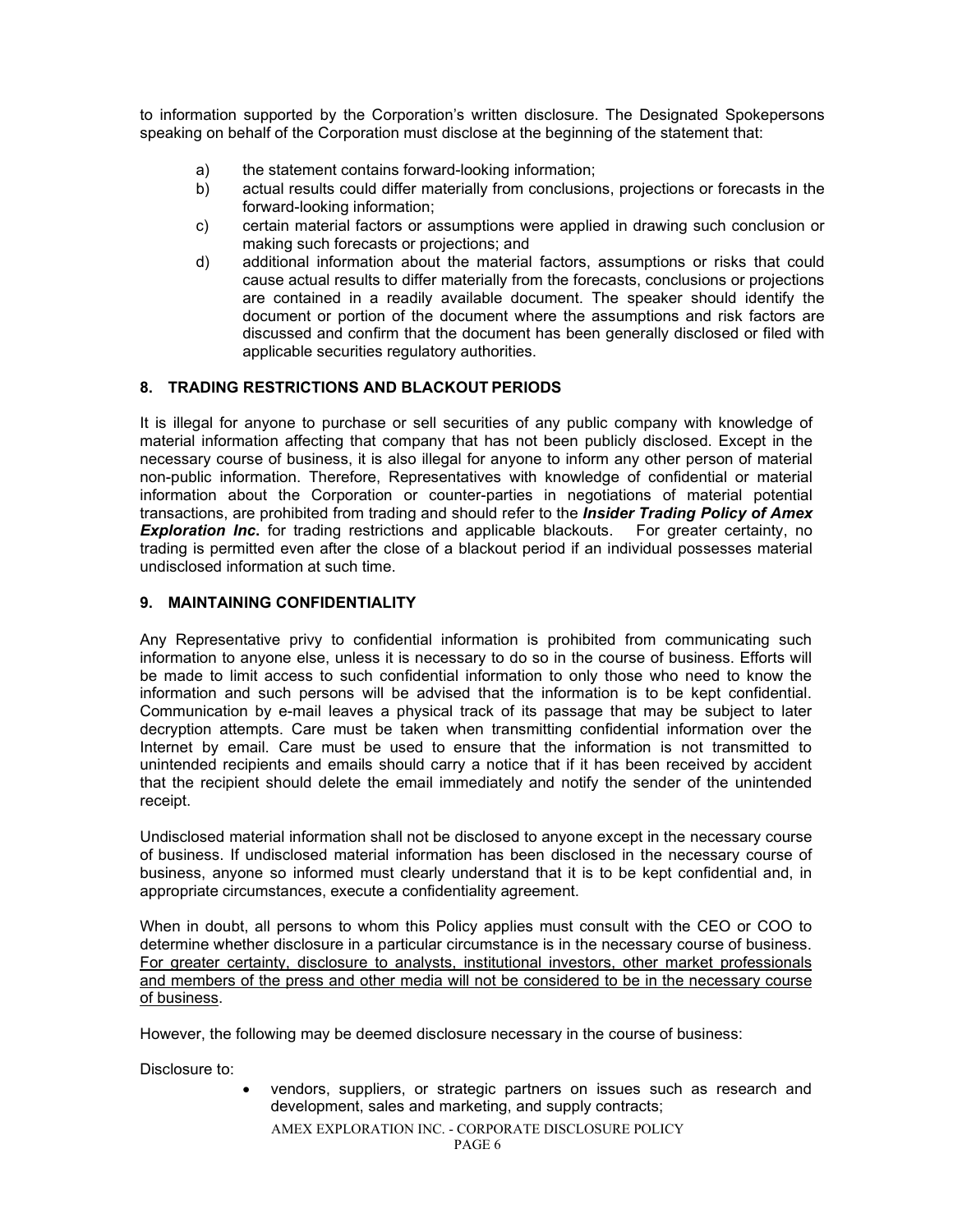- employees, officers and board members;
- lenders, legal counsel, auditors, underwriters, and financial and other professional advisors to the Corporation;
- parties to negotiations;
- government agencies and non-governmental regulators;
- credit rating agencies (provided that the information is disclosed for the purpose of assisting the agency to formulate a credit rating and the agency's ratings generally are or will be publicly available);
- disclosures in connection with a private placement; and
- in certain circumstance, communications with controlling shareholders.

Applicable laws and regulations also prohibit "tipping", which would include communicating nonpublic material information, other than in the necessary course of business, to another person. All Representatives must ensure that they do not divulge such non-public information to any unauthorized person, whether or not such person may trade on the information. If in doubt about the need to disclose, the matter should be discussed with the CEO or COO.

In order to prevent the misuse or inadvertent disclosure of material information, the procedures set forth below should be observed at all times:

- I. Documents and files containing confidential. information should be kept in a safe place to which access is restricted to individuals who "need to know" that information in the necessary course of business and code names should be used if necessary.
- II. Confidential matters should not be discussed in places where the discussion may be overheard, such as elevators, hallways, restaurants, airplanes or taxis.
- III. Care must be exercised if confidential matters need to be discussed on wireless telephones or other wireless devices. This should be limited as much as practical.
- IV. Confidential documents should not be read or displayed in public places and should not be discarded where others can retrieve them.
- V. Representatives must ensure they maintain the confidentiality of information in their possession outside of the office as well as inside the office.
- VI. Transmission of documents by electronic means, such as directly from one computer to another, should be made only where it is reasonable to believe that the transmission can be made and received under secure conditions.
- VII. Unnecessary copying of confidential documents should be avoided and documents containing confidential information should be promptly removed from conference rooms and work areas after meetings have concluded. Extra copies of confidential documents should be shredded or otherwise destroyed if no longer required.
- VIII. Access to confidential electronic data should be restricted through either the use of passwords or controlled distribution by authorized senior management on a "need to know" basis.
- IX. Persons who do not require notice of a special blackout period should not be told whether such special blackout period has been designated under this Policy.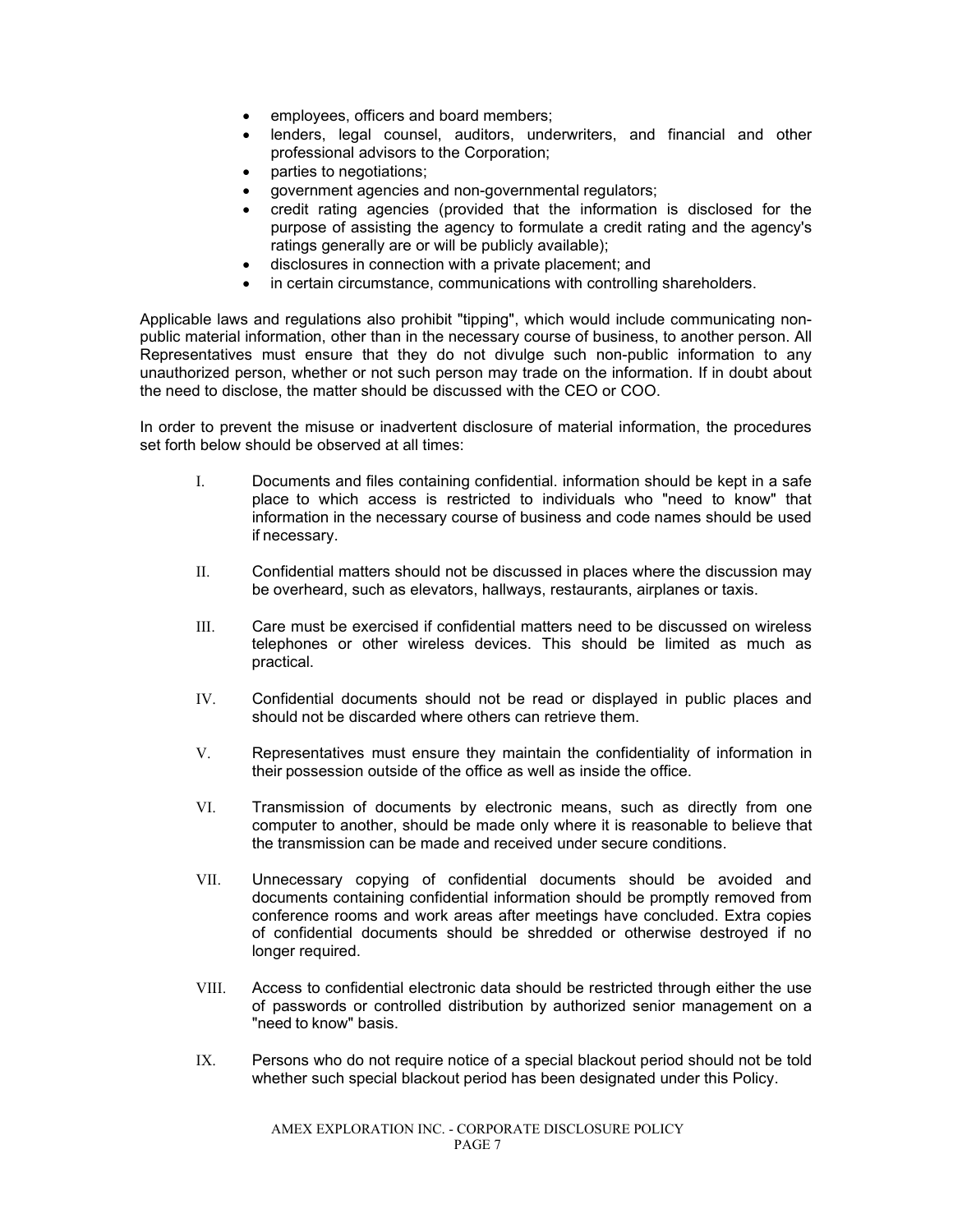## **10. CONFERENCE CALLS / VIDEO CONFERENCING/ WEB EVENTS**

Conference calls or web events / video conferencing may be held for major corporate developments as the CEO may so determine from time to time, whereby discussion of key aspects is accessible simultaneously to all interested parties, some as participants by telephone and others in a listen-only mode by telephone or via a webcast over the Internet.

At the beginning of the call, a Representative will provide appropriate cautionary language with respect to any forward-looking information and direct participants to publicly available documents containing the assumptions, sensitivities and a full discussion of the risks and uncertainties. The Corporation will also ensure that any presentation (oral or written) containing technical information not previously disclosed is pre-approved by the QP, who will be identified at the beginning of the conference as having reviewed and approved the content.

## **11. RUMOURS**

The Corporation does not comment, affirmatively or negatively, on rumours. This also applies to rumours on the Internet. The Corporation's Designated Spokespersons will respond consistently to those rumours, saying, "It is our policy not to comment on market rumours or speculation." Should the stock exchange request that the Corporation make a definitive statement in response to a market rumour that is causing significant volatility in the stock, the Committee will consider the matter and decide whether to make a policy exception. If the rumour is true in whole or in part, the Corporation will immediately issue a news release disclosing the relevant material information.

## **12. CONTACTS WITH ANALYSTS, INVESTORS AND THE MEDIA**

Public Statements made to individuals or in group meetings does not constitute adequate disclosure of information that is considered material non-public information. If the Corporation intends to announce material information at an analyst or shareholder meeting or a press conference or conference call, the announcement must be preceded by a news release.

The Corporation recognizes that meetings with analysts and significant investors are an important element of the Corporation's investor relations program. The Corporation will meet with analysts and investors on an individual or small group basis as needed and will initiate contacts or respond to analyst and investor calls in a timely, consistent and accurate fashion in accordance with this Policy.

The Corporation will provide only non-material information through individual and group meetings, in addition to regular publicly disclosed information, recognizing that an analyst or investor may construct this information into a mosaic that could result in material information. The Corporation cannot alter the materiality of information by breaking down the information into smaller, nonmaterial components.

## **13. ANALYSTS REPORTS AND MODELS**

It is the Corporation's policy to review, upon request, analysts' draft research reports or models. Draft analysts' reports and financial models may be reviewed and commented upon only by the CEO and COO for disclosures to the investment community. Corporation comments on these drafts will be limited to the following:

- Corrections of inaccurate historical public information.
- AMEX EXPLORATION INC. CORPORATE DISCLOSURE POLICY • Deviations from information and projections the Corporation has publicly issued,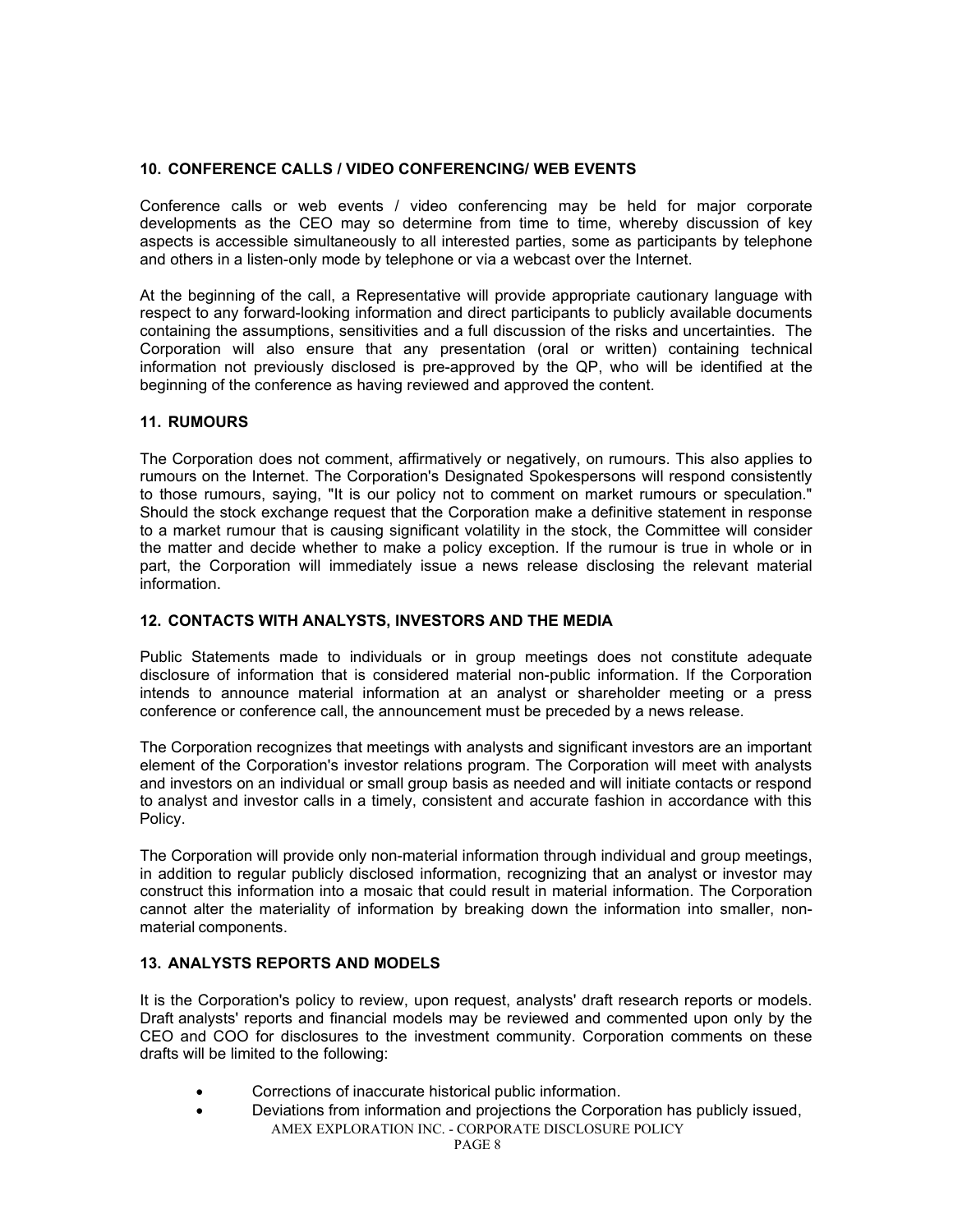specifying, without reaffirming, the date and/or occasion of such issuance.

- Non-material information, whether in the public domain or not.
- Industry-related information.

The Corporation will not confirm, or attempt to influence, an analyst's opinions or conclusions. It should specifically be noted that the Corporation has not undertaken the obligation to update any forward-looking statement that it makes or has made, and that the Corporation, as a matter of policy, does not "embrace," "endorse" or state that it "is comfortable with" any analyst's report and/or financial model as a result of the Corporation review process. In order to avoid appearing to endorse an analyst's report or model, the Corporation will provide its comments orally or will attach a disclaimer to written comments to indicate the report was reviewed only for factual accuracy.

Analyst reports are proprietary products of the analyst's firm. The Corporation may post on its website a complete list of all analysts, regardless of the recommendation, of all the investment firms and analysts who provide research coverage on the Corporation. If provided, such list will not include links to the analysts' or any other third-party websites or publications. Re-circulating a report by an analyst may be viewed as an endorsement by the Corporation of the report. For these reasons, the Corporation will not provide analyst reports through any means to persons outside of the Corporation, including posting such information on its website.

#### **14. QUIET PERIODS**

In order to avoid the potential for selective disclosure or even the perception or appearance of selective disclosure, the Corporation will observe quiet periods as the CEO may so determine from time to time, during which the Corporation will not initiate or participate in any meetings or telephone contacts with analysts and investors and no forward looking statements will be provided to anyone, other than responding to unsolicited inquiries concerning factual matters. The quiet period procedures will be utilized whenever there are significant undisclosed material developments which are pending until the issuance of a widely disseminated public announcement.

### **15. RESPONSIBILITY FOR ELECTRONIC COMMUNICATIONS**

This Policy also applies to electronic communications. Only the Designated Spokespersons may post on the Corporation's social media pages and website and respond to electronic inquiries.

Disclosure on the Corporation's website alone does not constitute adequate disclosure of information that is considered material non-public information. Any disclosures of material information on its website will be preceded by the issuance of a widely disseminated news release.

The VP, Corporate Development is responsible for updating the investor relations section of the Corporation's website and is responsible for monitoring all Corporation information placed on the website to ensure that it is accurate, complete, up-to-date and in compliance with relevant securities laws. Investor relations material shall be contained within a separate section of the Corporation's website and shall include a notice that advises the reader that the information posted was accurate at the time of posting but may be superseded by subsequent disclosures. All data posted to the website, including text and audiovisual material, shall show the date such material was issued. Any material changes in information must be updated immediately.

The VP, Corporate Development shall also be responsible for responses to electronic inquiries. Only public information or information which could otherwise be disclosed in accordance with this disclosure policy shall be utilized in responding to electronic inquiries. In order to ensure that no material undisclosed information is inadvertently disclosed, Representatives must not discuss, or post any information relating to the Corporation, its subsidiaries, or the securities of the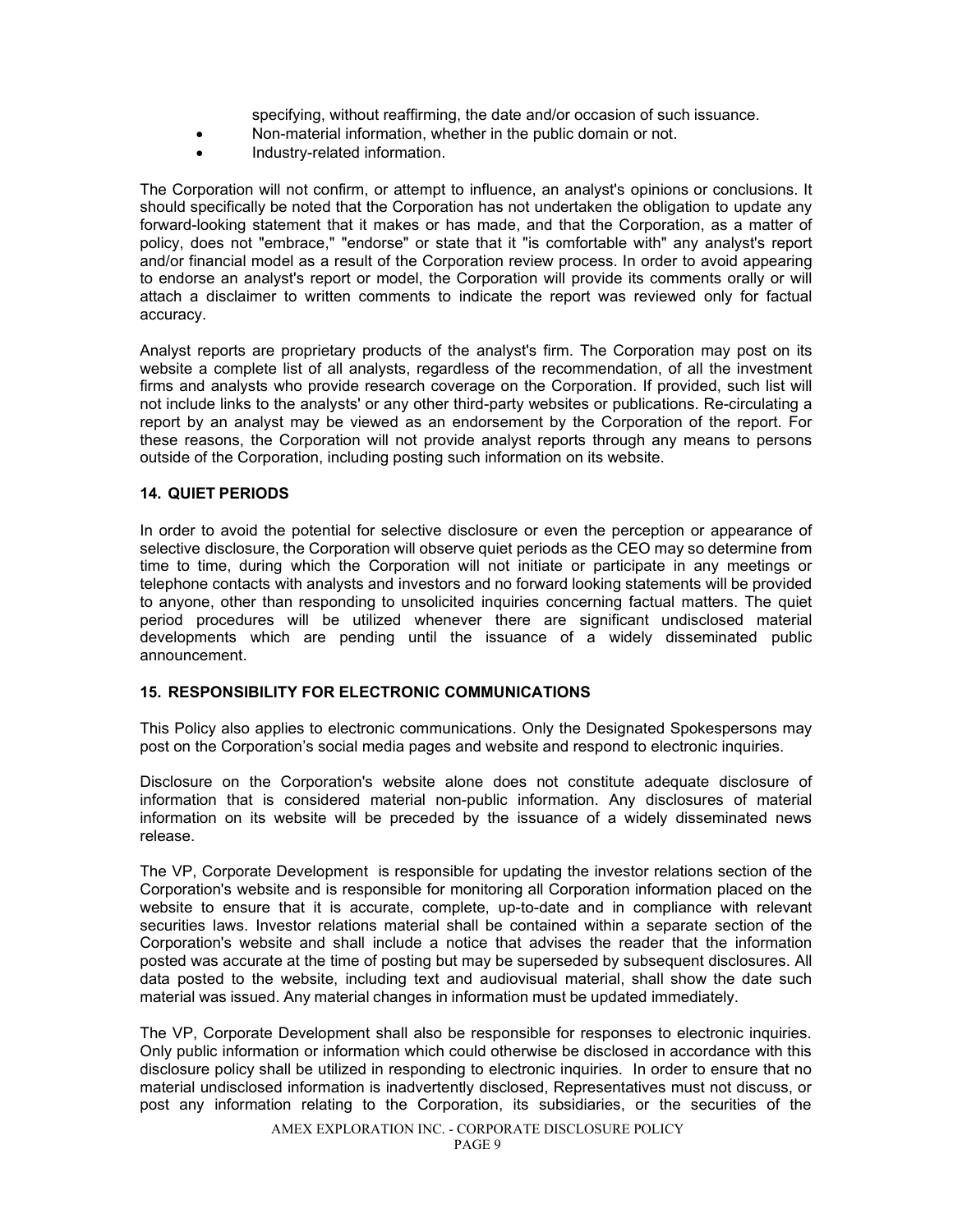Corporation or its subsidiaries in an Internet chat room, on a newsgroup discussion, or any other form of social media without the prior consent of the CEO.

#### **COMMUNICATION AND ENFORCEMENT**

This Disclosure Policy extends to all Representatives, including new hires, who will be provided with a copy of this Policy and will be educated about its importance. Any Representative who violates this Policy may face disciplinary action up to and including termination of his or her employment, directorship or contract with the Corporation without notice. The violation of this Policy may also violate certain securities laws, and if this is the case, the Corporation may refer the matter to the appropriate regulatory authorities, which could lead to penalties, fines or imprisonment.

#### **POLICY REVIEW**

The Board will annually review and reassess the adequacy of this policy and submit any recommended changes to the Board for approval.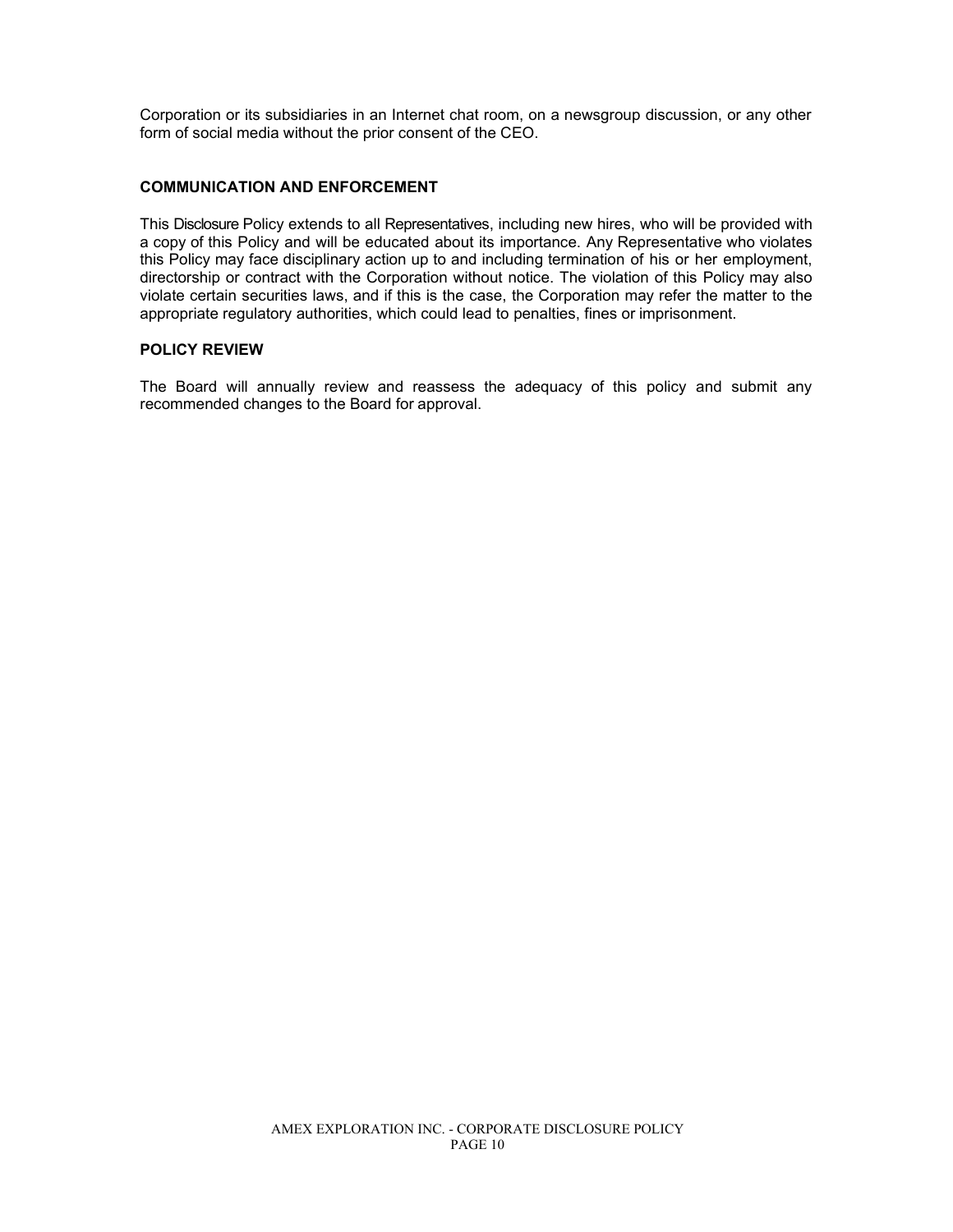## **SCHEDULE A**

# DISCLOSURE COMMITEE

| Member                | Title                          | Email                                             | $\tau$ elephone |
|-----------------------|--------------------------------|---------------------------------------------------|-----------------|
| Victor Cantore        | Chief Executive Officer        | Victor.cantore@amexexploration.com                |                 |
| <b>Pierre Carrier</b> | <b>Chief Operating Officer</b> | $\blacksquare$ Pierre.carrier@amexecploration.com |                 |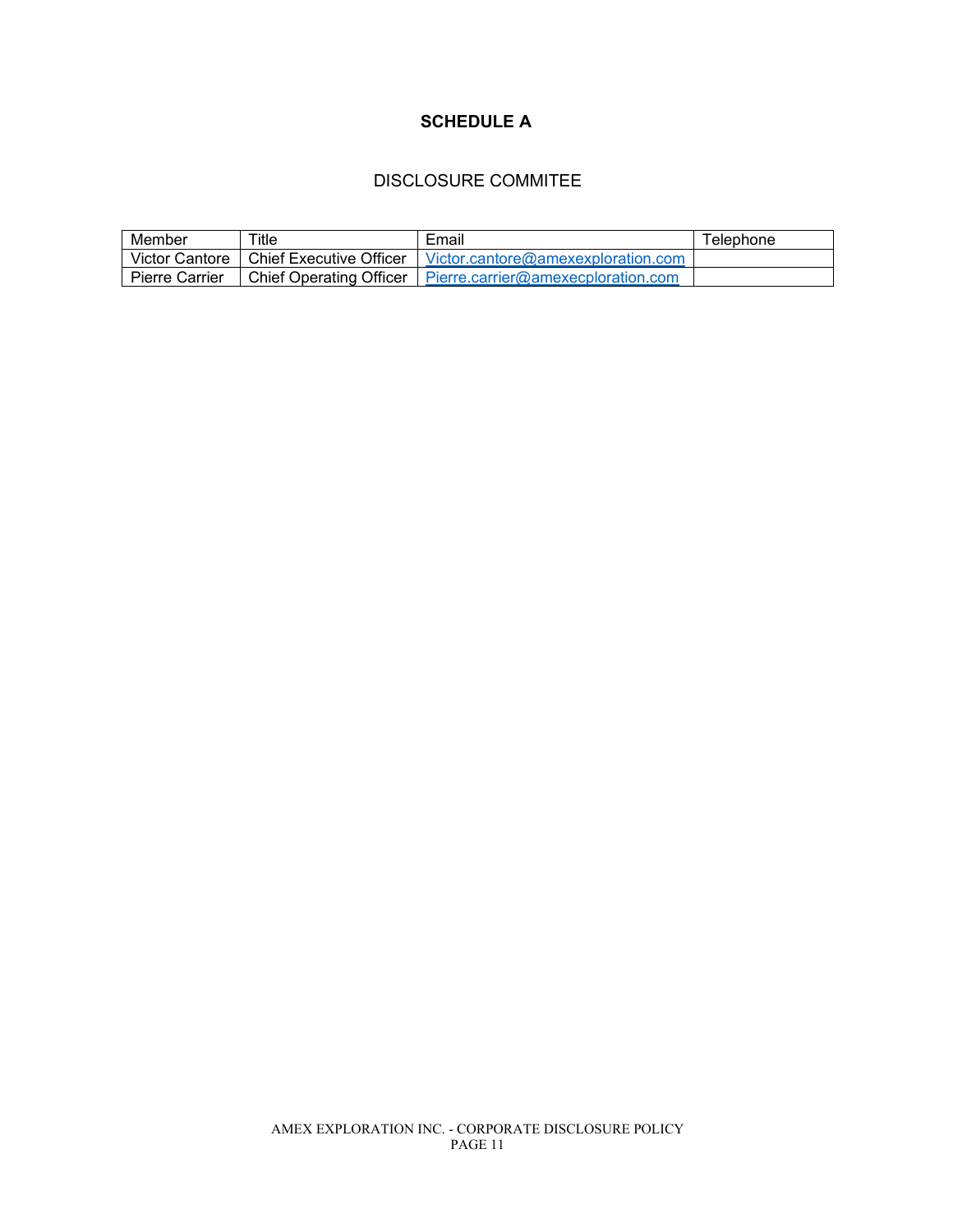## **SCHEDULE B**

The following are examples of the types of events or information which may be material. This list is not exhaustive and is not a substitute for companies exercising their own judgement in making materiality determinations.

#### Changes in Corporate Structure

- changes in share ownership that may affect control of the company
- major reorganizations, amalgamations, or mergers
- take-over bids, issuer bids, or insider bids

#### Changes in Capital Structure

- the public or private sale of additional securities
- planned repurchases or redemptions of securities
- planned splits of common shares or offerings of warrants or rights to buy shares
- any share consolidation, share exchange, or stock dividend
- changes in a company's dividend payments or policies
- the possible initiation of a proxy fight
- material modifications to rights of security holders

#### Changes in Financial Results

- a significant increase or decrease in near-term earnings prospects

- unexpected changes in the financial results for any periods

- shifts in financial circumstances, such as cash flow reductions, major asset write-offs or writedowns

- changes in the value or composition of the company's assets

- any material change in the company's accounting policy

#### Changes in Business and Operations

- any development that affects the company's resources, technology, products or markets

- a significant change in capital investment plans or corporate objectives

- major labour disputes or disputes with major contractors or suppliers- significant new contracts, products, patents, or services or significant losses of contracts or business

- significant discoveries by resource companies

- changes to the board of directors or executive management, including the departure of the company's CEO, CFO, COO or president (or persons in equivalent positions)

- the commencement of, or developments in, material legal proceedings or regulatory matters

- waivers of corporate ethics and conduct rules for officers, directors, and other key employees

- any notice that reliance on a prior audit is no longer permissible

- de-listing of the company's securities or their movement from one quotation system or exchange to another

#### Acquisitions and Dispositions

- significant acquisitions or dispositions of assets, property or joint venture interests

- acquisitions of other companies, including a take-over bid for, or merger with, another company

#### Changes in Credit Arrangements

- the borrowing or lending of a significant amount of money

- any mortgaging or encumbering of the company's assets

#### AMEX EXPLORATION INC. - CORPORATE DISCLOSURE POLICY PAGE 12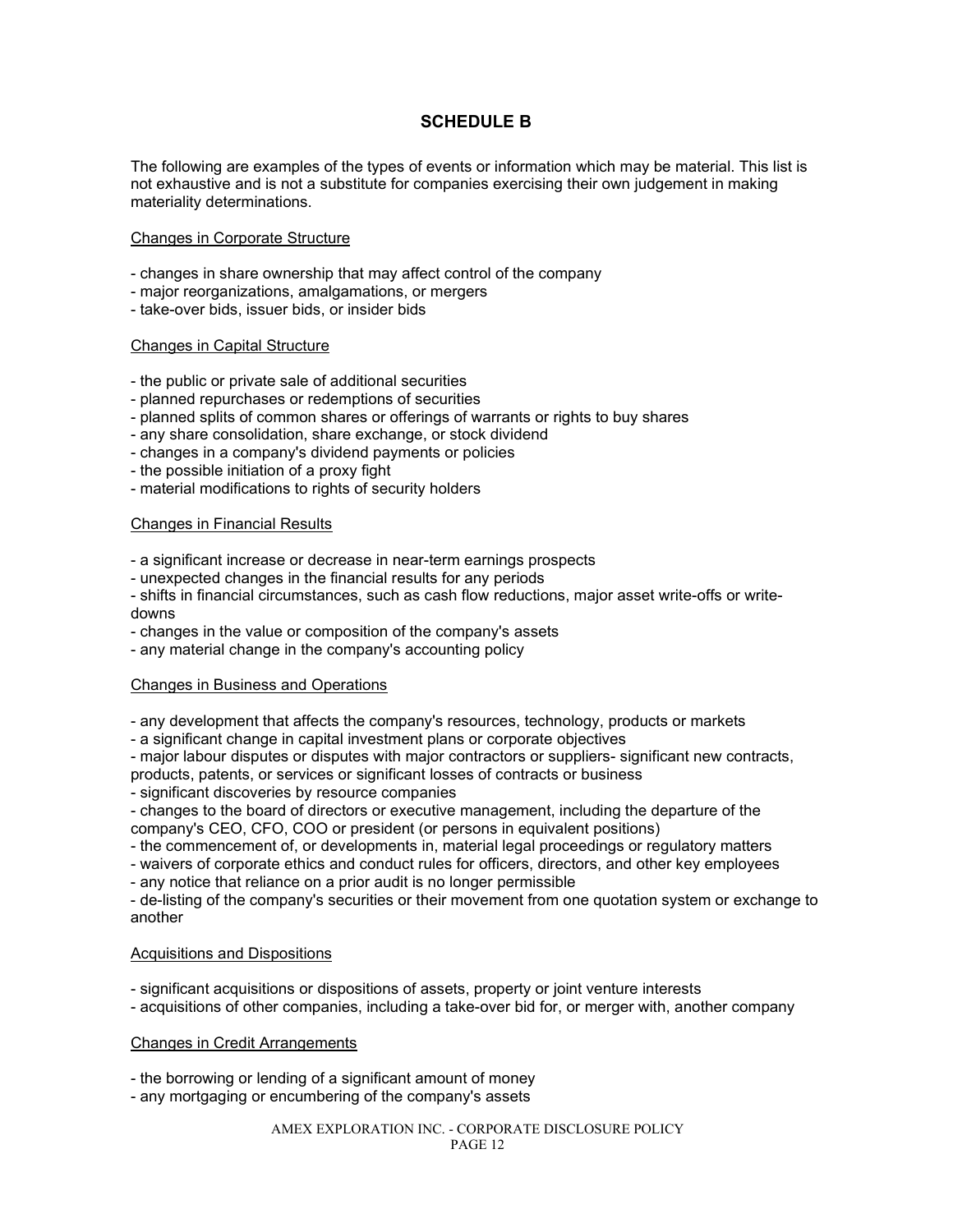- defaults under debt obligations, agreements to restructure debt, or planned enforcement procedures by a bank or any other creditors

- changes in rating agency decisions
- significant new credit arrangements

#### External Political, Economic and Social Developments

Companies are not generally required to interpret the impact of external political, economic and social developments on their affairs. However, if an external development will have or has had a direct effect on the business and affairs of a company that is both material and uncharacteristic of the effect generally experienced by other companies engaged in the same business or industry, the company is urged to explain, where practical, the particular impact on them. For example, a change in government policy that affects most companies in a particular industry does not require an announcement, but if it affects only one or a few companies in a material way, such companies should make an announcement.